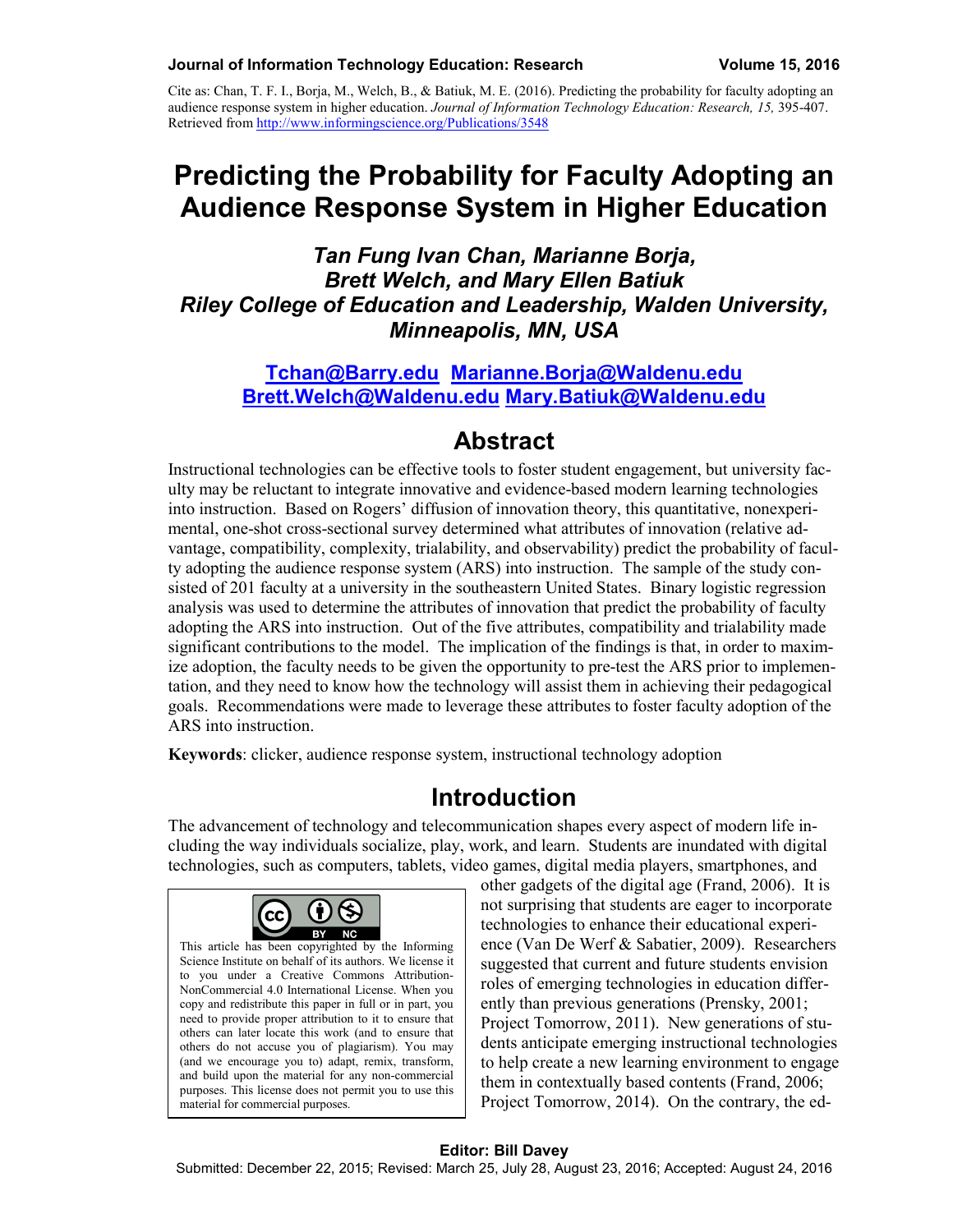ucational innovations that faculty have accepted and consistently employed are primarily limited to PowerPoint slideshows and course management systems adopted by their institutions (Davidson & Goldberg, 2010). In fact, it is well-documented that educators do not make effective use of instructional technologies (Bauer & Kenton, 2005; Bingimals, 2009; Ertmer, Ottenbreit-Leftwich, Sadik, Sendurur, Sendurur, 2012; Gautreau, 2011; Hixon & Buckemeyer, 2009; Keengwe & Kang, 2012; Levin & Wadmany, 2008; Nichols, 2008; Schneckenberg, 2009). Bingimals (2009) conducted a meta-analysis of the literature on the perceived barriers to technology adoption, particularly in science education. The findings revealed various inter-related factors, from the teachers' lack of competencies in problem-solving technical issues to their failure of leveraging the strengths of instructional technologies (Bingimals, 2009). However, Bingimals (2009) was unable to sort out the complex relationships among the identified barriers because of their interdependent nature.

Based on current evidence, instructional technology can be an efficient tool to foster student learning (Bernard, Borokhovski, Schmid, Tamim, & Abrami, 2014; Lai, Khaddage, & Knezek, 2013). However, it cannot be effective if educators are not using technologies conscientiously and judiciously as an integral part of an instructional delivery system to facilitate teaching and learning (Tamim, Bernard, Borokhovski, Abrami, & Schmid, 2011). Tamim et al. (2011) conducted a second-order meta-analysis that revealed significant positive effects with small to moderate effect size on students' achievement favoring the utilization of instructional technologies. These included, but were not limited to, computer assisted instruction, computer-based instruction, and digital media over instructions that were more traditional. Based on the positive evidence in the literature and encouraged through national accreditation standard on technology use (Southern Association of Colleges and Schools [SACS], 2012), universities have begun to invest in various instructional technologies. However, the decision to adopt any technology into coursework usually rests with the faculty who are teaching the courses (Ertmer et al., 2012). This unintentional approach to the integration of instructional technologies may have contributed to the inconsistencies in adoption. Researchers have suggested that this problem exists in educational settings throughout the United States (Bauer & Kenton, 2005; Keengwe, Onchwari, & Wachira, 2008; Schneckenberg, 2009). In order to target the supports, training, and resources necessary for successful adoption of instructional technology, it is important to identify the factors influencing faculty adoption of instructional technology in the teaching and learning process (Bingimals, 2009). Therefore, the purpose of the study was to determine what attributes of innovation (relative advantage, compatibility, complexity, trialability, and observability) predict the probability of faculty adopting the Audience Response System (ARS) into instruction.

### *Innovation Diffusion Model*

The present study applied Rogers's (2003) innovation diffusion model to a specific instructional technology, the ARS. The model for diffusion of innovation developed by Rogers in 1962 is a well-studied framework, which has since formed the basis of many studies in the field of instructional technology (Rogers, 2003). Concisely, the diffusion of innovations is a theory that explains how, why, and at what rate new ideas and technology spread through societies. The perception of innovations by potential adopters forms the cornerstone of Rogers's (2003) diffusion theory. He describes the characteristics of innovation in terms of its perceived attributes, which are relative advantage, compatibility, complexity, trialability, and observability. According to Rogers (2003), the differences in the perception of these attributes by the individuals contribute to the different rates of adoption among individuals. Therefore, it is important to understand the effects of attributes on any innovations as they influence the adoption decisions of the potential adopters. Relative advantage represents the degree to which an adopter perceives an innovation as being better than its precursor. Compatibility represents the degree to which an adopter perceives an innovation as being consistent with the existing values, needs, and experiences of po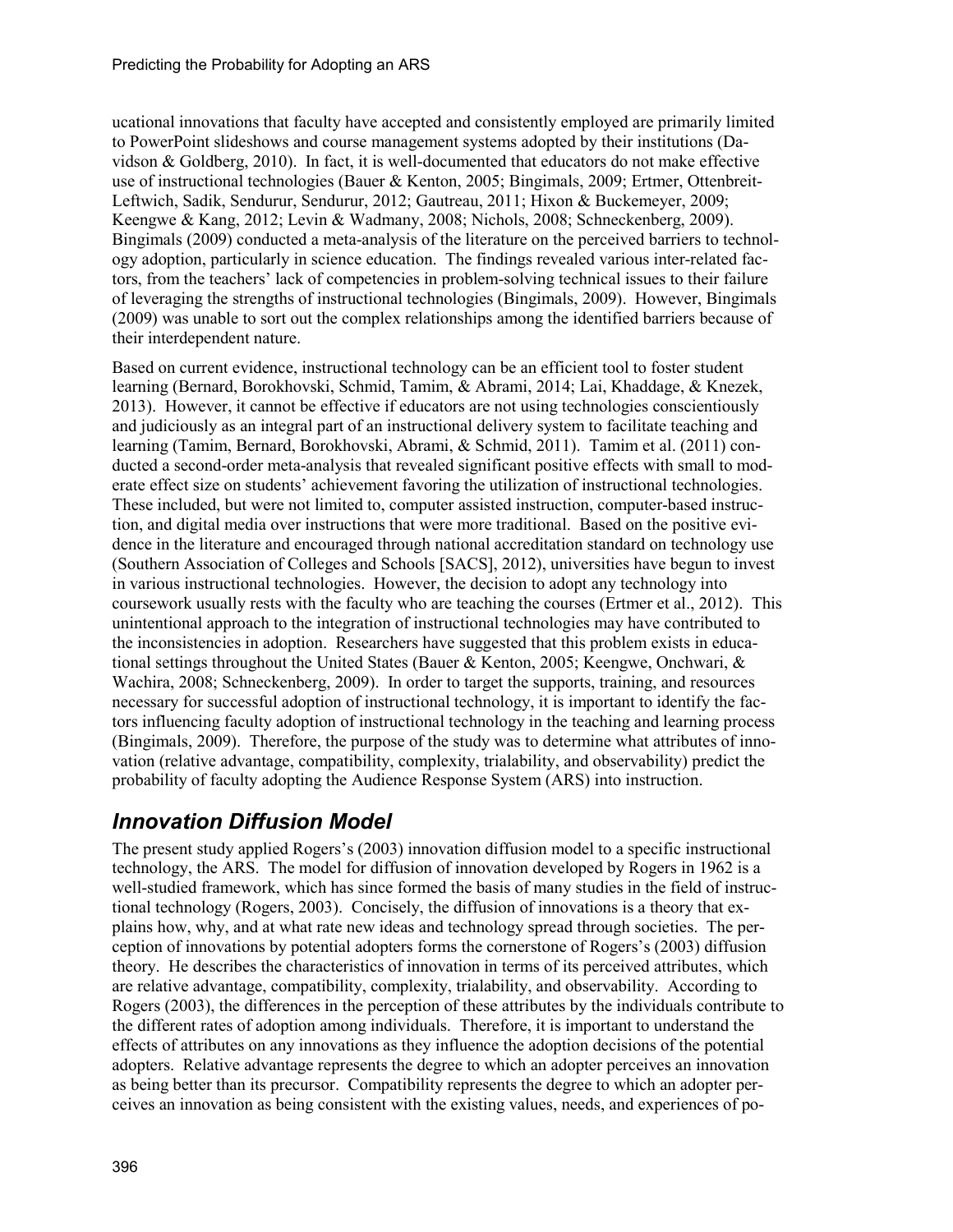tential adopters. Complexity represents the degree to which an adopter perceives an innovation as being difficult to use. Observability represents the degree to which the effects of using an innovation are visible to others. Finally, trialability is the attribute that represents the degree to which an innovation might be experimented with before adoption (Rogers, 2003).

According to Rogers (1995), "the perceived attributes of an innovation are one important explanation of the rate of adoption of an innovation" (p. 206). He theorizes that individuals or a social unit will adopt an innovation if they perceive it to have particular attributes. Specifically, innovations that potential adopters perceive to have more relative advantage, compatibility, trialability, observability, and less complexity are likely to be adopted more rapidly (Rogers, 2003). Among these five attributes, relative advantage, compatibility, and complexity seem to be the most influential in affecting decision making by adopting individuals (Huang, 2012; Rogers, 1995, 2003; Sultan & Chan, 2000).

#### *Audience Response System (ARS)*

An Audience Response System is a combination of computer software and hardware designed to present questions, record responses, and to provide feedback to the audiences. The hardware aspect of the system consists of a radio receiver that plugs into the presenter's computer and the audience's remote clickers. The software aspect of the system consists of the driver for the receiver and the software add-in that enhances functions to the PowerPoint software on the presenter's computer. The add-in allows the presenter to create questions and receive data from the audience's clickers using Microsoft PowerPoint, which is widely used and technically supported in academic settings. Instead of the radio receiver and remote clickers, the latest ARS is internetbased and works with the students' smartphones, laptops, and tablets. The question types used with the ARS may include multiple choice, true or false, numeric, ordering, and even short answer depending on the capabilities of specific ARSs. The instructor displays the questions on the projection screen using the PowerPoint software, and the audiences respond by entering their answers using the remote clickers. The ARS appears in the literature under different names, some examples of which are classroom response system (CRS), student response system (SRS), clicker, and classroom polling system. These commercially available systems are remarkably similar in function (Kay & LeSage, 2009). The technology behind ARS is easy to navigate and requires only an intermediate level of computer skills, which allows the educator to focus on pedagogy, rather than on the technology itself (Efstathiou & Bailey, 2012).

Research has demonstrated that ARSs can be a promising pedagogical tool in the classrooms. There was substantial evidence to suggest that higher education students were very positive toward the use of ARSs (Fies & Marshall, 2006; Guse & Zobitz, 2011; Heaslip, Donovan, & Cullen, 2014; Laxman, 2011; Oigara & Keengwe, 2013; Simpson & Oliver, 2007; Vaterlans, Beckert, Fauth, & Teemant, 2012). Students reported that they were more interested, engaged, and attentive when an ARS was used during lectures (Preszler, Dawe, Shuster, & Shuster, 2007; Simpson & Oliver, 2007). Students also reported that the use of ARSs encouraged class engagement and student–faculty exchange, reinforced key concepts, challenged metacognition, and validated student comprehension, as the discussion of answer choices was beneficial to support learning (Laxman, 2011; Lee & Dapremont, 2012; Revell & McCurry, 2010; Russell, McWilliams, Chasen, & Farley, 2011). According to current studies, one of the key benefits of using an ARS was the ability to obtain accurate real-time assessment of class understanding, and instruction could be modified contingent upon student assessment gathered at strategic points within a lecture (Efstathiou & Bailey, 2012; Heaslip, 2014). If the majority of students failed to grasp the concept, an experienced instructor could offer alternative explanations of the concept in question (Caldwell, 2007; Draper & Brown, 2004).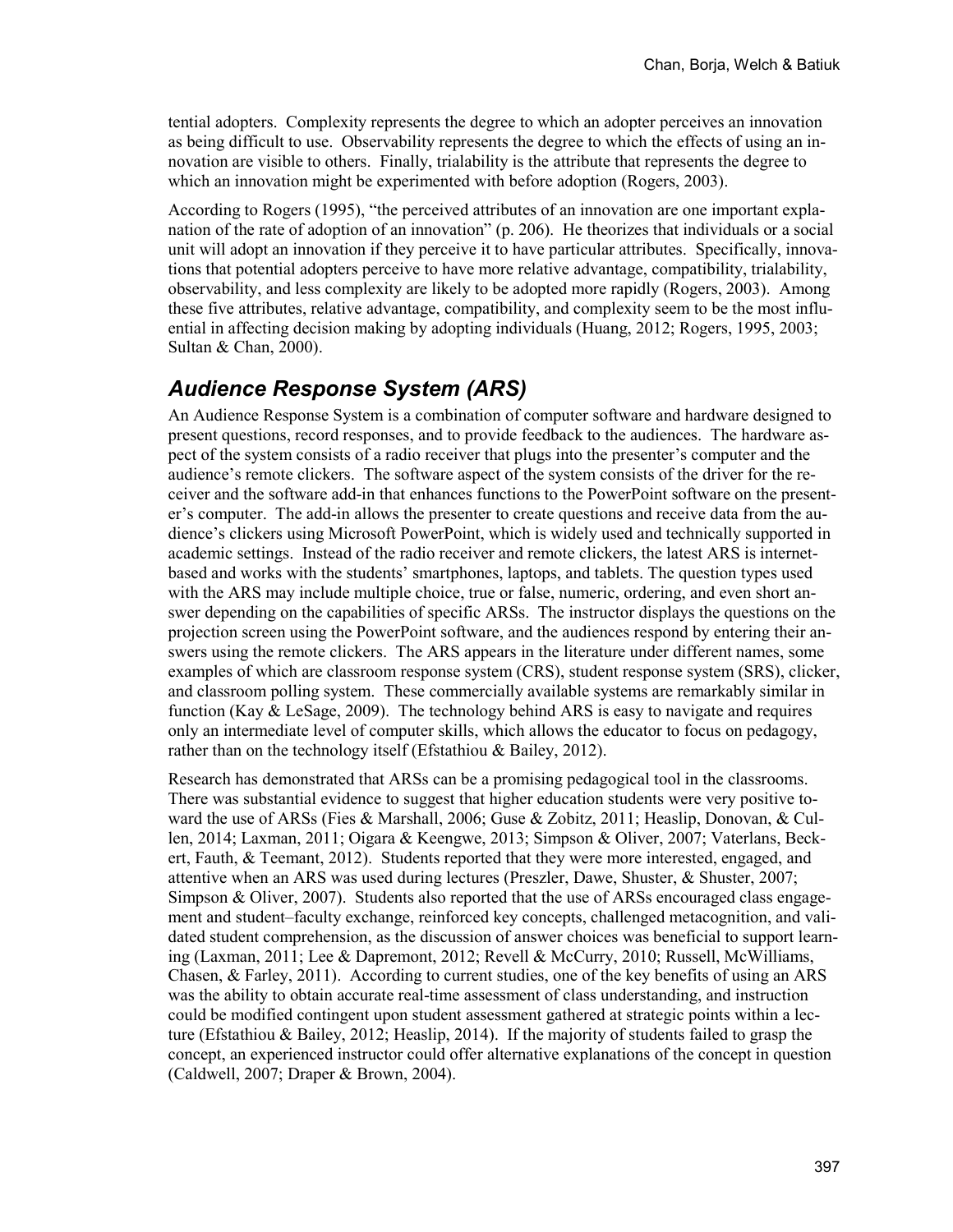In addition to the aforementioned benefits, a number of researchers discovered that when instructors employed ARS to facilitate the pedagogical strategy of peer instruction, the quantity and quality of class discussions improved (Brewer, 2004; Draper & Brown, 2004). Peer instruction could be used in conjunction with an ARS when an instructor presents a question using the ARS, and then collects and shares student responses with the class without providing the correct answer. Subsequently, the class would be instructed to discuss possible solutions based on the student responses provided by the ARS. After the initial class discussion, the instructor could present the refined solutions to the class to stimulate further discussions (Brewer, 2004; Draper & Brown, 2004). In essence, using an ARS could potentially change a static, one-way transmission of information into a dynamic and student-centered learning experience (Martyn, 2007). The literature emphasized that the implementation of appropriate pedagogical strategies in combination with the use of ARS could ultimately influence student success by encouraging active participation and improving attentiveness and retention (Kay & LeSage, 2009; Simpson & Oliver, 2007; Vaterlans et al., 2012).

# **Method**

#### *Research Design and Approach*

This research was a quantitative, nonexperimental, one-shot cross-sectional study in which participants provided survey data at one point in time regarding their perception of the theoretical attributes of innovation, and linked these to their propensity of adopting ARS into instruction. A predictive design was implemented to determine the attributes of innovation that would predict faculty adopting ARS into instruction.

### *Setting and Sample*

The research site for this study was a nonprofit, private university located in the southeastern United States, which employed approximately 600 full and part-time faculty members. The statistical analysis method, logistic regression, was used to establish the requirements for the sample size. The formula applied to determine sample size was  $N = 10$  k/p, where k is the number of independent variables, p is the smallest of the proportions of negative or positive cases in the population, and N is the minimum number of cases to include in the study (Peduzzi, Concato, Kemper, Holford, & Feinstein, 1996).

In this study, there were five predictor or independent variables to include in the model, and the proportion of positive cases was estimated to be 0.25, or 25%. According to the formula above, the minimum number of cases required was 200. Based on approximately 600 full and part-time faculty with a 30% to 40% response rate (Lodico, Spaulding, & Voegtle, 2010), 180 to 240 cases were needed for analysis. Therefore, this study included all 600 accessible faculty who met the inclusion criteria. Study participants were full-time, part-time, or adjunct faculty members, who had active teaching appointments at the university. The faculty administrators who did not have active teaching appointments and faculty members who taught online were excluded from the study. Participation in this project was strictly voluntary.

### *Instrumentation and Materials*

The research instrument for the study was adapted and modified from an instrument developed by Moore and Benbasat (1991), which measured the perceptions of office workers adopting an information technology innovation based on the attributes of innovation developed by Rogers (2003). The instrument had good construct and content validity as well as reliability. The average value of the reliability coefficient for the five attributes was 0.83. The Kappa scores were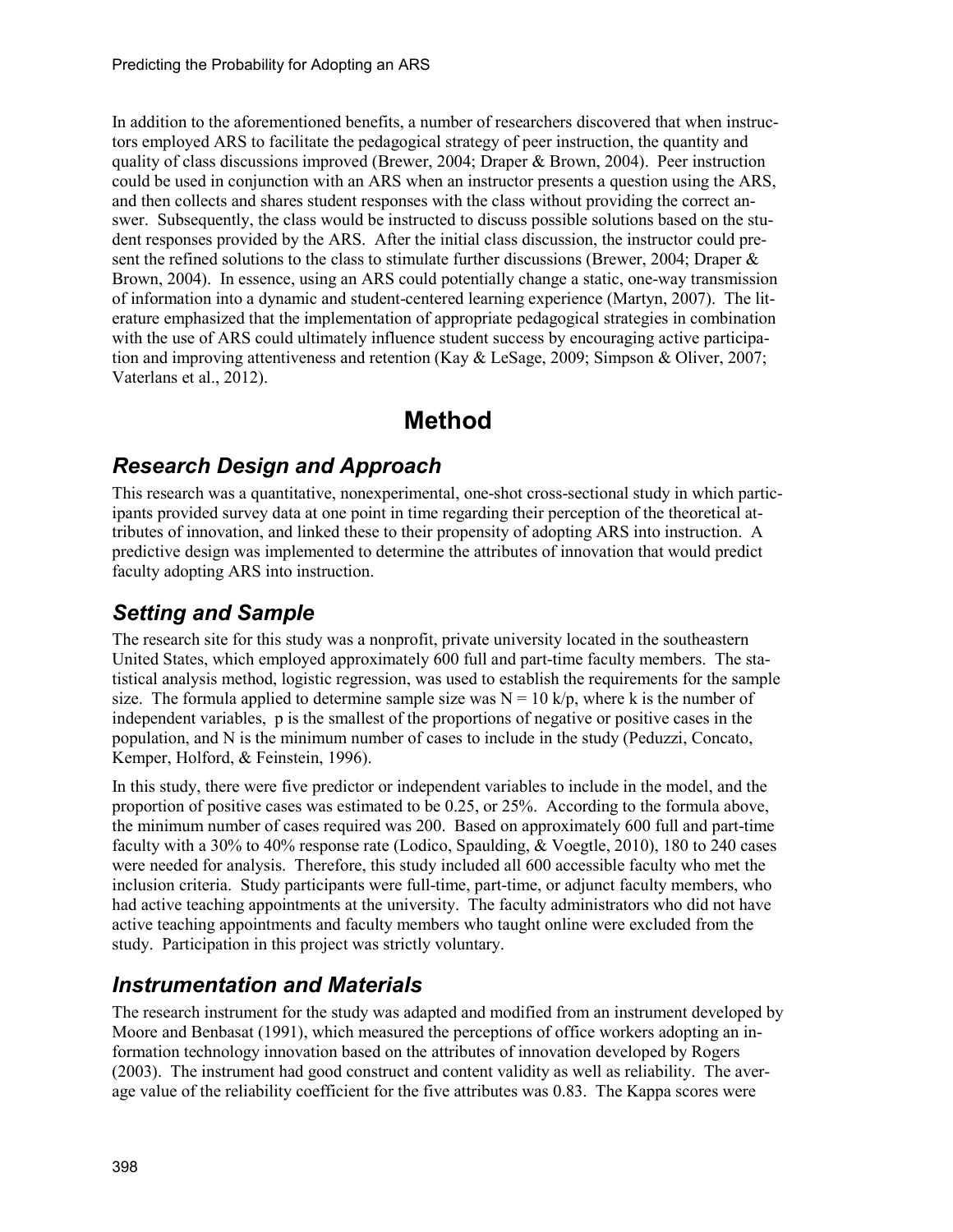also correspondingly high, with an average 0.82, which indicated good inter-rater reliability (Moore & Benbasat, 1991).

Minor modifications were made to the Moore and Benbasat instrument to reflect the purpose of this study, which was to test the attributes of innovation in the context of adopting ARS into instruction in higher education. Moore and Benbasat (1991) expanded upon Rogers's (2003) original five attributes of innovations to include two additional untested attributes: voluntariness and image. These two attributes were out of the scope of the current study; therefore, the associated questions were removed. Moore and Benbasat, (1991) did not define the term adoption; therefore, the term, adoption, was defined based on Rogers's (2003) diffusion of innovations model. For the purpose of this study, an adopter is a faculty member who has made the decision to make use of ARS in his or her teaching when the use of it is deemed appropriate; therefore, an adopter was not necessarily a current user of the technology.

The first part of the revised instrument consisted of ten demographic questions, which collected data on the relevant characteristics of the population in the context of a higher education setting. The second part sought information regarding faculty's perceived attributes of the innovation and their adoption of the ARS. The faculty's perception of the attributes of innovations (relative advantage, compatibility, complexity, observability, and trialability) were measured on a sevenpoint Likert scale ranging from 1-strongly disagree to 7-strongly agree. The instrument was pilot-tested to verify its face and content validity. Five faculty members from the Department of Mathematics and Computer Science were selected based on their expertise in the context of instructional technology. The purpose of the pilot study was to provide information concerning errors, ambiguities, and clarity of the survey questions, and to identify any issue of content validity.

#### *Data Collection*

The data collection process began after the approval from the Institutional Review Board (IRB). The survey was disseminated by email to all faculty in the research site. The email consisted of the cover letter, instructions, and weblink to the survey instrument. The participants gave their consents by completing and submitting the web-based survey. The survey instrument was hosted using SurveyMonkey (www.surveymonkey.com) for its flexibility, convenience, and accessibility. In order to protect participant privacy and confidentiality, the researcher did not ask or record the participants' identifications. The sensitive demographic information, such as age and years taught in the current department, was collected using categorical scales to decrease the likelihood that participants be easily identified by the demographic data. A follow-up email reminder was sent to all participants after two weeks. The same procedure was repeated twice until 200 participants completed the survey.

### **Results**

Prior to data analysis, the negatively keyed items on the instrument were reversed scored because reverse-scoring the negatively-keyed items ensured that all of the items in the survey were consistent with each other in terms of the levels of agreement the scores implied. The validity and reliability of the instrument were reexamined because of the minor modifications made to the original instrument.

Although the results of the pilot study had confirmed the content validity of the instrument, it was beneficial to assess the degree to which the data met the expected structure as discussed by Moore and Benbasat (1991). The dimension reduction function in SPSS was used to conduct an exploratory factor analysis on the data. The results of the analysis revealed that the items generally loaded on the correct factors. According to Moore and Benbasat (1991), relative advantage and com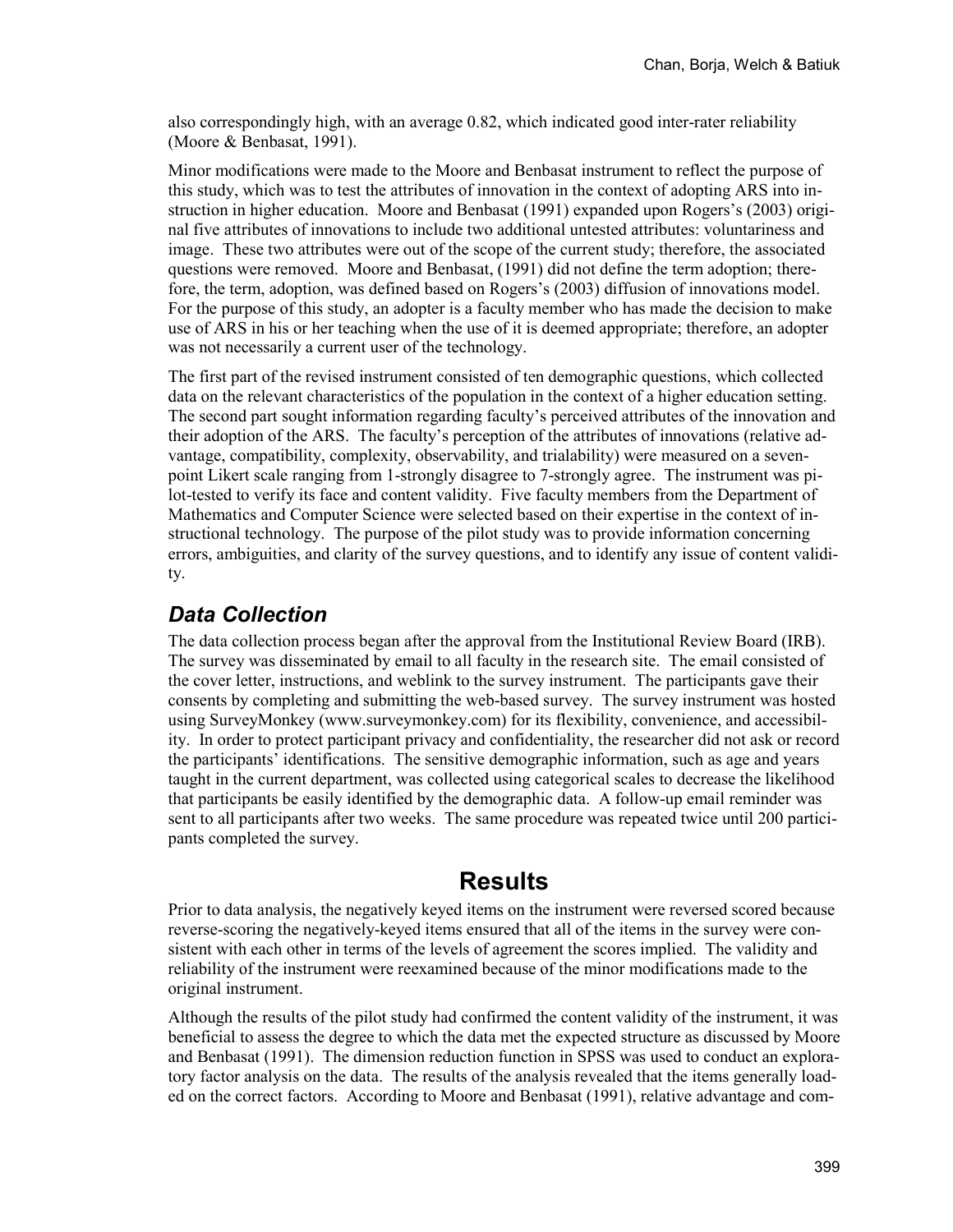patibility did not emerge as separate factors in their original instrument. Although conceptually different, these two attributes might have a causal relationship to each other. For example, it would be unlikely that the respondents perceived the advantages of using certain innovation if its use were perceived as incompatible with their experiences. Therefore, four factors, instead of five, were used in the analysis. The exploratory factor analysis using principal axis component extraction with the Promax rotation revealed that all but three items loaded on their corresponding factors. The three problematic items were removed from further analysis. After dropping the three items, the factor analysis was recalculated to confirm correct loading of the factors. The Barlett test of sphericity for the attributes was significant ( $p \le 0.000$ ) and the Kaiser-Olkin measure of sample adequacy (KMO) for the attributes was adequate (KMO =  $0.927$ ). These tests met the standards for the appropriateness of factor analysis. The variance explained for the factors was 77.08%. Factor loading of the attributes was well above acceptable value of 0.4 (Stevens, 1992). These results of the factor analysis were similar to the research framework shown in the study reported by Moore and Benbasat (1991). Thus, the instrument retained its construct validity despite the minor modifications. Cronbach's alpha values were calculated for each of the attribute, which confirmed that the instrument exhibited good reliability. All alpha values were more than 0.8, which indicated high internal consistency among the items listed under each attribute thereby indicating acceptable levels of reliability.

#### *Demographics of the Sample*

The demographic data, which are categorical in nature, were analyzed using descriptive statistics. Demographic information was used to confirm participants met the inclusion criteria for the research study and to summarize the participants overall characteristics. Out of the 204 faculty members, who participated in the study, three did not meet the inclusion criteria; therefore, they were excluded from the study. The data provided by the remaining 201 faculty were included in the analysis. The response rate was 34%, which was similar to what was expected in internal surveys (Lodico et al., 2010). The minimum number of cases required for conducting binary logistic analysis on the five predictor variables was met.

Of the 201 respondents, 118 (58.7%) were female. The majority of respondents were between 45 and 64 years old. Actually, 60 (29.9%) of them were between 45 and 54 years old, and 67 (33.3%) of them were between 55 and 64 years old. As for employment status, 178 (88.6%) of the respondents were full-time educators. More than three-quarter (79.1%) of the respondents (n  $= 159$ ) held a doctoral degree. One hundred and seventy-eight (88.6%) respondents were fulltime faculty. The majority of faculty in the study held either the academic rank of assistant professor (44.8%) or associate professor (28.9%). Twenty-nine (14%) of the 201 respondents held the rank of instructor while twenty-four (11.9%) held the rank of full professor. About half (52.2%) of the 201 respondents had more than ten years of experience teaching at the university level ( $n = 105$ ), spanning from 10 to 40 years.

In the demographic profile section of the survey, two questions concerning the adoption of instructional technology were asked: (a) At this time, do you consider yourself an adopter of the ARS? (b) Which of the following statements best describes your disposition toward the adoption of change? The data showed that 37 (18.4%) of the 201 respondents considered themselves an adopter of the ARS. Out of the 37 respondents, who considered themselves adopters of the ARS, 24 of them were female (64.9%) and 13 of them were male (35.1%). Similarly, out of the 164 respondents who considered themselves non-adopter of the ARS, 94 of them were female (57.3%), and 70 of them were male (42.7%). A Chi-square test of independence using the crosstab function was conducted in SPSS to examine the relation between gender and the adoption of ARS. The result was insignificant,  $(X^2 (1) = 0.79, p > .05)$ .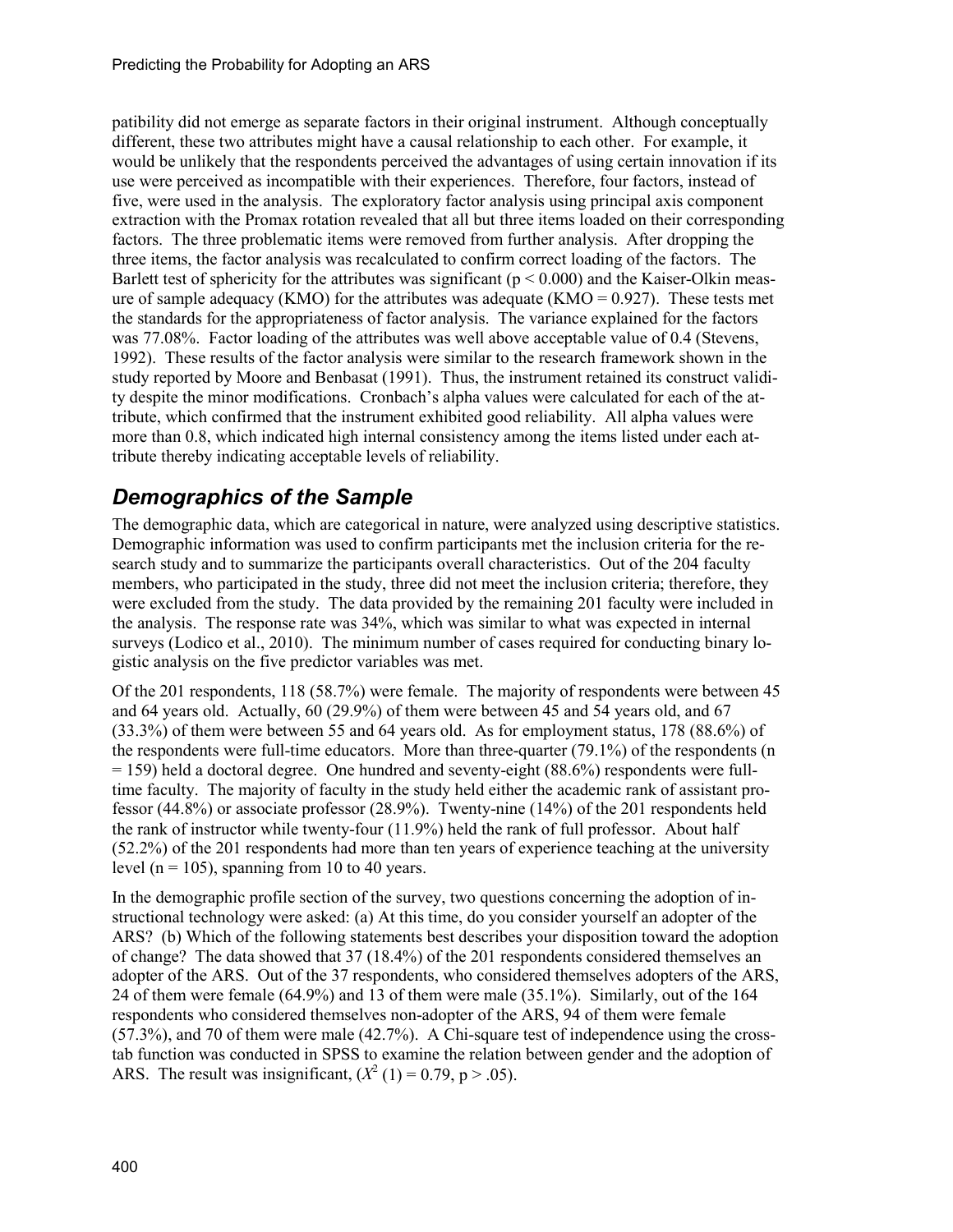## *Measurement of Attributes of Innovation*

The mean scores of the predictor variables of relative advantage, compatibility, complexity, trialability, and observability were analyzed using logistic regression in an attempt to answer the research question: What attributes of innovation (relative advantage, compatibility, complexity, trialability, and observability) predict the probability of faculty adopting ARS into instruction?

The basic purpose of binary logistic regression is to explore the influence of multiple independent variables on a binary outcome of interest. Similar to other inferential statistics, binary logistic regression has a few assumptions that must be met to produce reliable results (Long, 1997). In a Logistic Regression model, there is an assumption on the degree of collinearity among predictor variables. The term collinearity implies that two variables are near perfect linear combinations of one another. When more than two variables are involved, it is often called multicollinearity, although the two terms are often used interchangeably (Dormann et al., 2013). Multicollinearity is the undesirable situation when the correlations among the independent variables are strong. In other words, when predictor variables are too highly related, multicollinearity exists. The primary concern is that as the degree of multicollinearity increases, the regression model estimates of the coefficients become unstable, and the standard errors for the coefficients can get very inflated (Dormann et al., 2013).

Computing the bivariate correlation for all measured variables is one of the practices to screen for multicollinearity. According to Katz (2011), the threshold of correlation coefficient between predictor variables,  $r > 0.85$  is an appropriate predictor for collinearity, when it begins to severely distort model estimation and subsequent prediction (p. 90). As shown in Table 1, the predictor variables each represented an independent measure of the model showing no major concern of multicollinearity.

|               | Table 1: Correlation Coefficients for the Predictor Variables |                      |            |                      |                     |  |  |  |
|---------------|---------------------------------------------------------------|----------------------|------------|----------------------|---------------------|--|--|--|
|               | Relative                                                      | <b>Compatibility</b> | Complexity | <b>Observability</b> | <b>Trialability</b> |  |  |  |
|               | <b>Advantage</b>                                              |                      |            |                      |                     |  |  |  |
| Relative Ad-  |                                                               | $.829**$             | $.605***$  | $.569^{**}$          | $.483**$            |  |  |  |
| vantage       |                                                               |                      |            |                      |                     |  |  |  |
| Compatibility |                                                               |                      | $-.588$ ** | $.643$ **            | $.539**$            |  |  |  |
| Complexity    |                                                               |                      |            | $-.541$ **           | $.560**$            |  |  |  |
| Observability |                                                               |                      |            |                      | $.584$ **           |  |  |  |
| Trialability  |                                                               |                      |            |                      |                     |  |  |  |

**Table 1: Correlation Coefficients for the Predictor Variables**

*Note.* Correlation is significant at the 0.01 level (2-tailed)  $**p < .01$ .

Unfortunately, even if all correlations in the matrix are less than the threshold, this is no guarantee of not having a problem with multicollinearity. A major reason that the correlation matrix is inadequate for assessing collinearity is that a correlation matrix only provides information on the relationship between two variables. Katz (2011) suggested using the collinearity diagnostic routine in the linear regression program for calculating tolerance and variance inflation factor. SPSS (version 21) was used to calculate the variable tolerance and variance inflation factor (VIF) values for each predictor variable as a check for multicollinearity. If the variable tolerance is less than 0.1, or the VIF value is greater than 10, then there is a concern of multicollinearity. The results of collinearity diagnostic corroborated with the findings in the correlation matrix, which indicated that multicollinearity was not a concern (complexity, tolerance  $= .53$ , VIF  $= 1.91$ ; observability, tolerance = .50, VIF = 2.01; trialability, tolerance = .56, VIF = 1.78; relative advantage, tolerance =  $0.29$ , VIF = 3.4; compatibility, tolerance = .26, VIF = 3.80).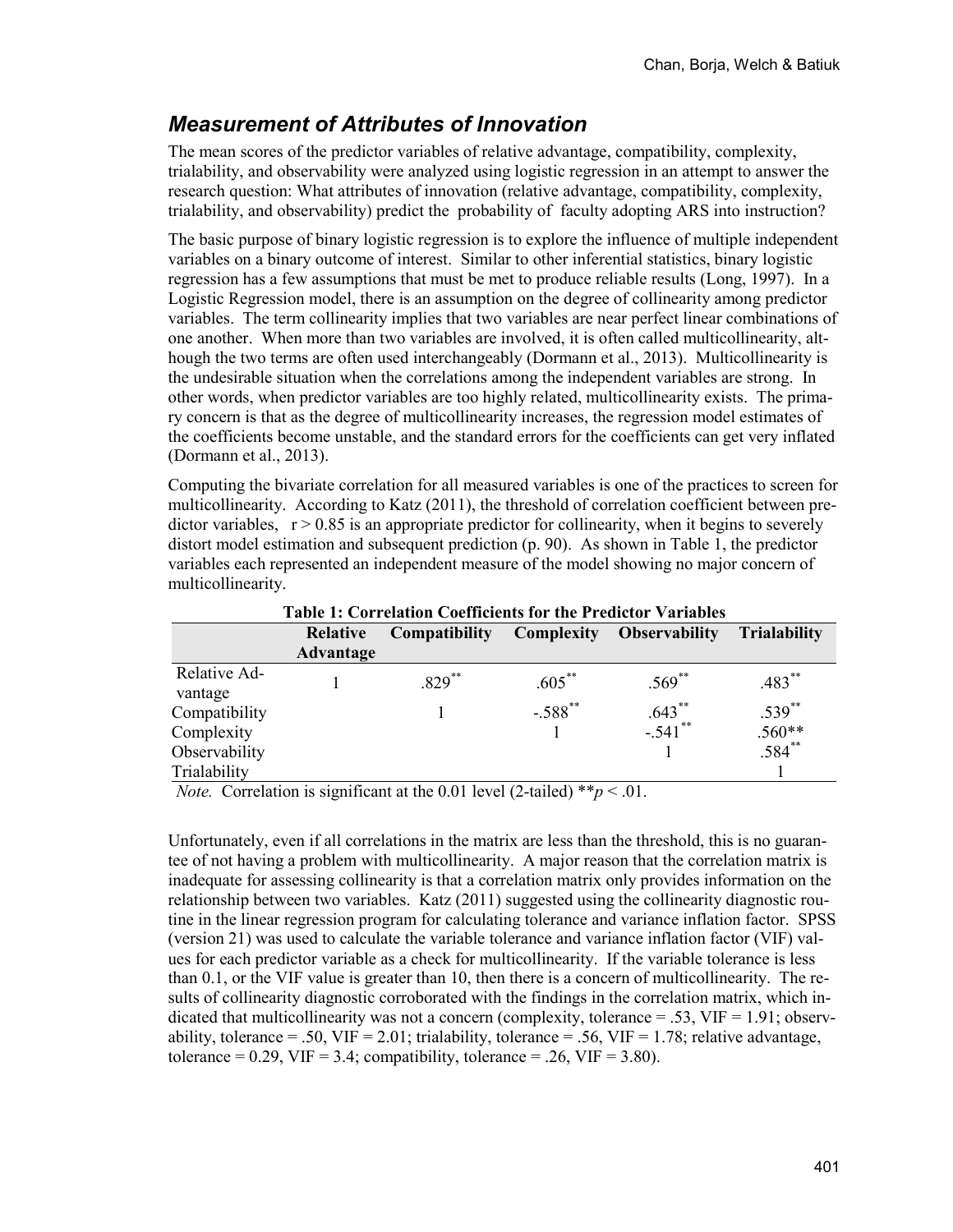# *Hypothesis Testing*

For this study, it was hypothesized that the attributes of innovation (relative advantage, compatibility, complexity, trialability, and observability) predict the probability of faculty adopting ARS into instruction. The null hypothesis was therefore defined as the following: The attributes of innovation (relative advantage, compatibility, complexity, trialability, and observability) do not significantly predict the probability of faculty adopting ARS into instruction. The hypothesis was tested by the means of binary logistic regression analysis.

The preliminary analysis of logistic regression involved evaluating the logistic model against the constant only model. Results of the analysis revealed that the constant only model suggested that if nothing was known about the predictor variables, one might guess a faculty member is a nonadopter and be correct 81.6% of the time. By adding the predictor variables, the full model was able to predict with an overall 92% accuracy (Table 2). The logistic model was good. The next steps evaluated significance and model fit.

|        |                    |             | Predicted |                 |                    |
|--------|--------------------|-------------|-----------|-----------------|--------------------|
|        |                    |             |           | Adoption of ARS |                    |
|        | <b>Observed</b>    |             | Adopter   | Non-adopter     | Percentage Correct |
| Step 1 | Adoption of ARS    | Adopter     | 25        | 12              | 67.6               |
|        |                    | Non-adopter | 4         | 160             | 97.6               |
|        | Overall Percentage |             |           |                 | 92.0               |

#### **Table 2: Binary Logistic Regression Classification of the Full Model Including the Five Attributes**

<sup>a.</sup> The cut value is .500

The model coefficient of the omnibus tests of model coefficients provides a measure of how well the model fits. The test of the full model, which includes all five predictor variables (relative advantage, compatibility, complexity, trialability, and observability), against a constant only model, was statistically significant,  $X^2(5) = 80.544$ , p < .000); therefore, the null hypothesis, which states that the model does not make a good prediction of the dependent variable, was rejected and the alternative hypothesis, which states that the model makes a good prediction of the dependent variable, was accepted. In addition, the Nagelkerke's R2 of .537 indicated a moderately strong relationship between predictions and grouping, which shows a well-fitted model. These findings were further supported by the results of the Hosmer-Lemeshow goodness-of-fit test, which confirmed the model fit the data. The results,  $X^2$  (8) = 10.26, p = .25, revealed the computed chisquare statistics comparing observed frequencies with expected frequencies were non-significant, indicating the model is a good fit and fairly well predictive of the data. The case-wise listing of residuals did not reveal any case that did not fit the model well; therefore, the presence of outliers was not a concern. Together, these inferential statistics provided unanimous evidence supporting that the binary regression model, which included all the predictor variables (relative advantage, compatibility, complexity, trialability, and observability) fitted the data and the model significantly predicted the probability of faculty adopting ARS into instruction.

As shown in Table 3, the inferential binary logistical analysis examined the statistical significance of individual regression coefficients. Each respondent's answer to the items under each attribute was scored by calculating the means for each of the five attribute variables. Using the mean scale scores of the predictor variables, the binary logistic regression computation revealed that compatibility ( $p = .023$ ) and trialability ( $p = .005$ ) were statistically significant variables to predict the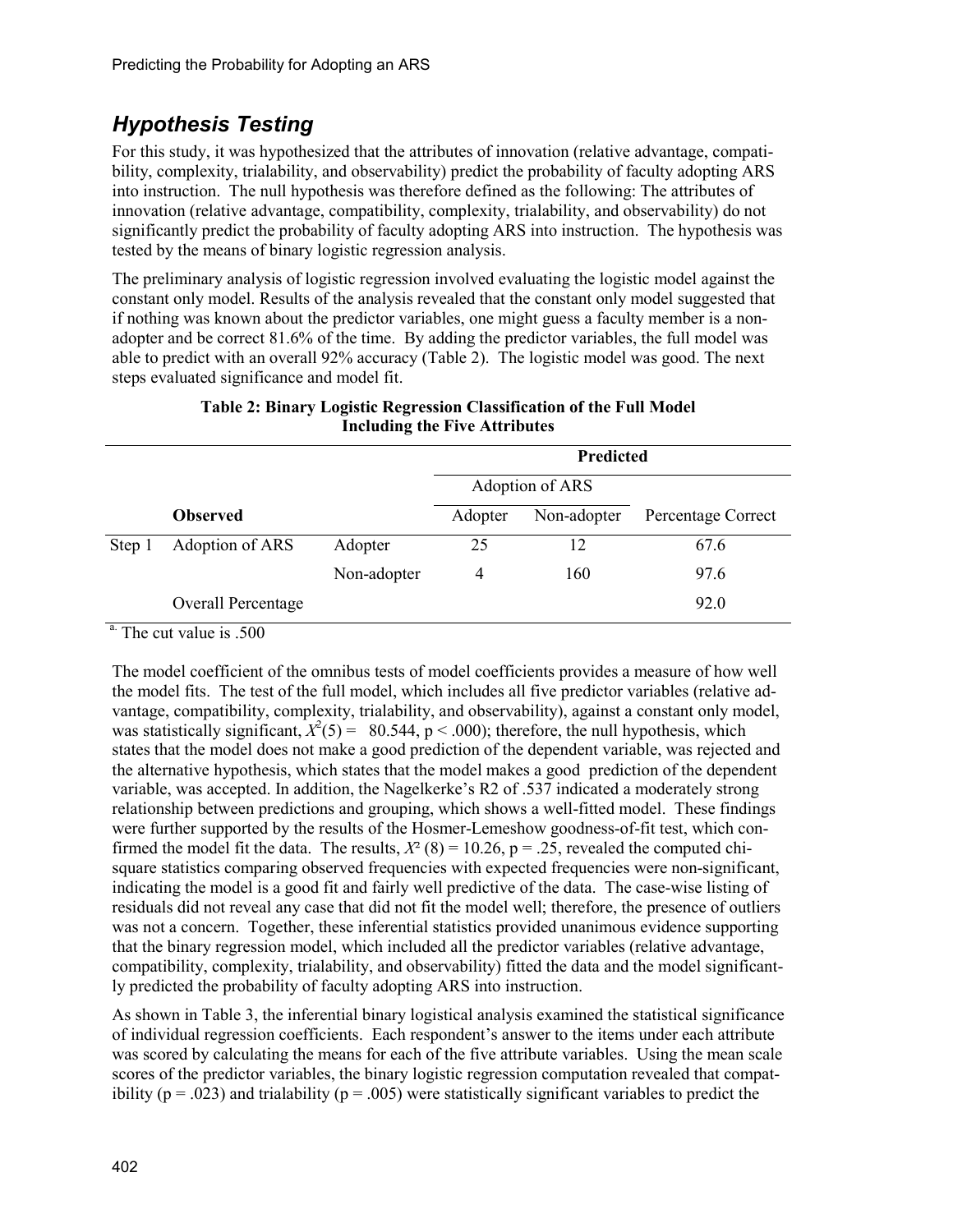adoption of ARS into instruction. The odds ratio  $Exp(B)$  for compatibility (2.45) and trialability (1.57) predicted that as faculty's perception of compatibility of ARS increased one unit, the odds of adoption increased by 2.5 times. The odds ratio for trialability (1.57) predicted that as faculty's perception of trialability increased one unit, the odds of adoption increased by 1.6 times. In other words, individually, the constructs of compatibility and trialability were significant predictors of faculty's adoption of ARS ( $p < .05$ ).

|                    | B       | S.E. | <b>Wald</b> | df | $\boldsymbol{D}$ |       | $Exp(B)$ 95% C.I. for $EXP(B)$ |              |
|--------------------|---------|------|-------------|----|------------------|-------|--------------------------------|--------------|
|                    |         |      |             |    |                  |       | Lower                          | <b>Upper</b> |
| Relative Advantage | .356    | .384 | .859        |    | 1 .354           | 1.427 | .673                           | 3.028        |
| Compatibility      | .895    | .393 | 5.185       |    | $.023*$          | 2.447 | 1.133                          | 5.285        |
| Complexity         | $-.270$ | .255 | 1.119       |    | .290             | .764  | .463                           | 1.259        |
| Observability      | $-154$  | .312 | .243        |    | .622             | 0.857 | .465                           | 1.580        |
| Trialability       | .452    | .161 | 7.859       |    | $.005*$          | 1.572 | 1.146                          | 2.156        |

#### **Table 3: Binary Logistic Regression Analysis of Innovation Diffusion Model Attributes Based on the Respondents' Adoption Decisions**

*Note.* The binary dependent variable in this analysis is the answer (yes or no) to the survey question: At this time, do you consider yourself an adopter of the ARS? \**p* < .05

## **Discussion**

This study examined factors influencing the adoption of ARS using the concept of perceived attributes described in Rogers's diffusion of innovation theory (Rogers, 2003). Based on data collected, this theory was used to explain the adoption decision of ARS by the faculty in a local university.

The significant findings were supported by the literature. For example, the studies by Banerjee, Wei, and Ma (2010), Hsbollah and Idris (2009), and Martins, Steil, and Todesco, (2004) found trialability was the most significant variable that influenced technology innovation adoption. Similarly, He, Duan, Fu, and Li (2006) found compatibility as the most significant predictor for the adoption of online e-payment in Chinese companies. Thus, the implication of these findings suggests that faculty need to be given the opportunity to pre-test the ARS prior to implementation. Trialability is the degree to which the faculty can test the technology before deciding whether to adopt it. The greater the opportunity to try a new technology, the easier it is for the faculty to evaluate it and ultimately adopt it (Rogers, 2003). However, trialability can be a challenge because testing with new technology may require the faculty to make substantial investments of time and effort before they can begin to experience the benefits. In addition, the perception of compatibility of ARS with existing instructional materials was considered an important factor affecting adoption as well. Compatibility is the degree to which the faculty perceives an innovation as being consistent with their existing values, needs, and experiences. The faculty needs to know how the technology will assist them in achieving their pedagogical goals. The faculty should be given the opportunity and support to exploit the instructional technology fully.

Although Roger's (2003) diffusion of innovation theory was developed to predict adoption of innovations according to potential adopters' perceptions of an innovation, the predictive power of each innovation attribute may vary with the nature of the innovation being studied and the context of the application. Therefore, the results of the study may only be applicable to ARS. It would be interesting to see if the attributes of compatibility and trialability remain the best predictors for the adoption of other type of instructional technologies. The perspective of this study was limited by surveying only the faculty at a local university. In order to have a more holistic view of the problem, future studies are recommended to explore different perspectives from other stakehold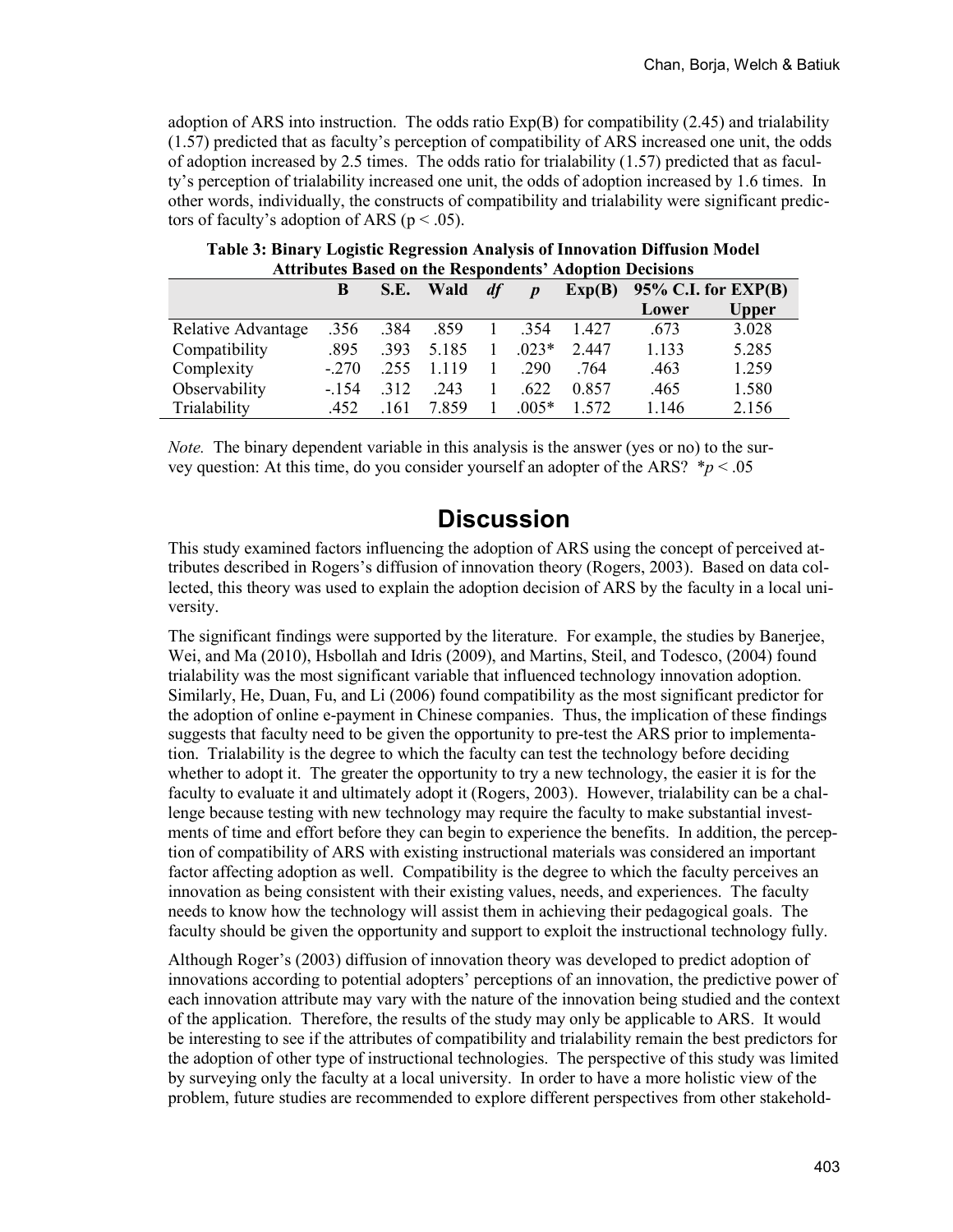ers who contribute to the process that may lead to the adoption of instructional technology. For example, it would be interesting to see if the students' perceived attributes of ARS are different from those of the faculty's perceived attributes. It is also interesting to examine the effects of ARS on students' academic performance across multiple disciplines.

#### **References**

- Banerjee, P., Wei, K., & Ma, L. (2010). Role of trialability in B2B e-business adoption: Theoretical insights from two case studies. *Behavior & Information Technology, 31*(9), 815-827.
- Bauer, J., & Kenton, J. (2005). Toward technology integration in the schools: Why it isn't happening. *Journal of Technology and Teacher Education, 13*(4), 519-546.
- Bernard, R. M., Borokhovskil, E., Schmid, R. F., Tamim, R. M., & Abrami, P. C. (2014). A meta-analysis of blended learning and technology use in higher education: From the general to the applied. *Journal of Computers in Higher Education, 26,* 87-122.
- Bingimals, K. A. (2009). Barriers to the successful integration of ICT in teaching and learning environments: A review of the literature. *Eurasia Journal of Mathematics, Science & Technology Education, 5*(3), 235-245.
- Brewer, C. A. (2004). Near real-time assessment of student learning and understanding in biology courses. *BioScience, 54*(11), 1034–1039.
- Caldwell, J. E. (2007). Clickers in the large classroom: Current research and best-practice tips. *Life Sciences Education, 6*(1), 9–20.
- Davidson, C., & Goldberg, D. (2010). *The future of thinking: learning institutions in a digital age.* Cambridge, MA: MIT Press. Retrieved from [https://mitpress.mit.edu/sites/default/files/titles/free\\_download/9780262513746\\_Future\\_of\\_Thinking.p](https://mitpress.mit.edu/sites/default/files/titles/free_download/9780262513746_Future_of_Thinking.pdf) [df](https://mitpress.mit.edu/sites/default/files/titles/free_download/9780262513746_Future_of_Thinking.pdf)
- Dormann, C. F., Elith, J., Bacher, S., Buchmann, C., Carl, G., Carre, G., . . . Lautenbach, S. (2013). Collinearity: A review of methods to deal with it and a simulation study evaluating their performance. *Ecography, 36*(1) 27-46.
- Draper, S. W., & Brown, M. I. (2004). Increasing interactivity in lectures using an electronic voting system. *Journal of Computer Assisted Learning, 20*(2), 81–94.
- Efstathiou, N., & Bailey, C. (2012). Promoting active learning using audience response system in large bioscience classes. *Nurse Education Today, 32*, 91-95.
- Ertmer, P. A., Ottenbreit-Leftwich, A. T., Sadik, O., Sendurur, E. & Sendurur, P. (2012). Teacher beliefs and technology integration practices: A critical relationship. *Computers & Education, 59*, 423-435.
- Fies, C., & Marshall, J. (2006). Classroom response system: A review of the literature. *Journal of Science Education and Technology, 15*(1), 101-109.
- Frand, J. (2006). The information mindset: Changes in students and implications for higher education. *EDUCAUSE Review, 41*, March/April (13-14).
- Gautreau, C. (2011). Motivational factors affecting the integration of a learning management system by faculty. *The Journal of Educators Online, 8*(1), 1-25.
- Guse, D. M., & Zobitz, P. M. (2011). Validation of the audience response system. *British Journal of Education Technology, 42*(6), 985-991.
- He, Q., Duan, Y., Fu, Z., & Li, D. (2006). An innovation adoption study of online e-payment in Chinese Companies. *Journal of Electronic Commerce in Organizations, 4,* 48-69.
- Heaslip, G., Donovan, P., Cullen, J. G. (2014). Student response systems and learner engagement in large classroom. *Active Learning in Higher Education, 15*(12), 11-24.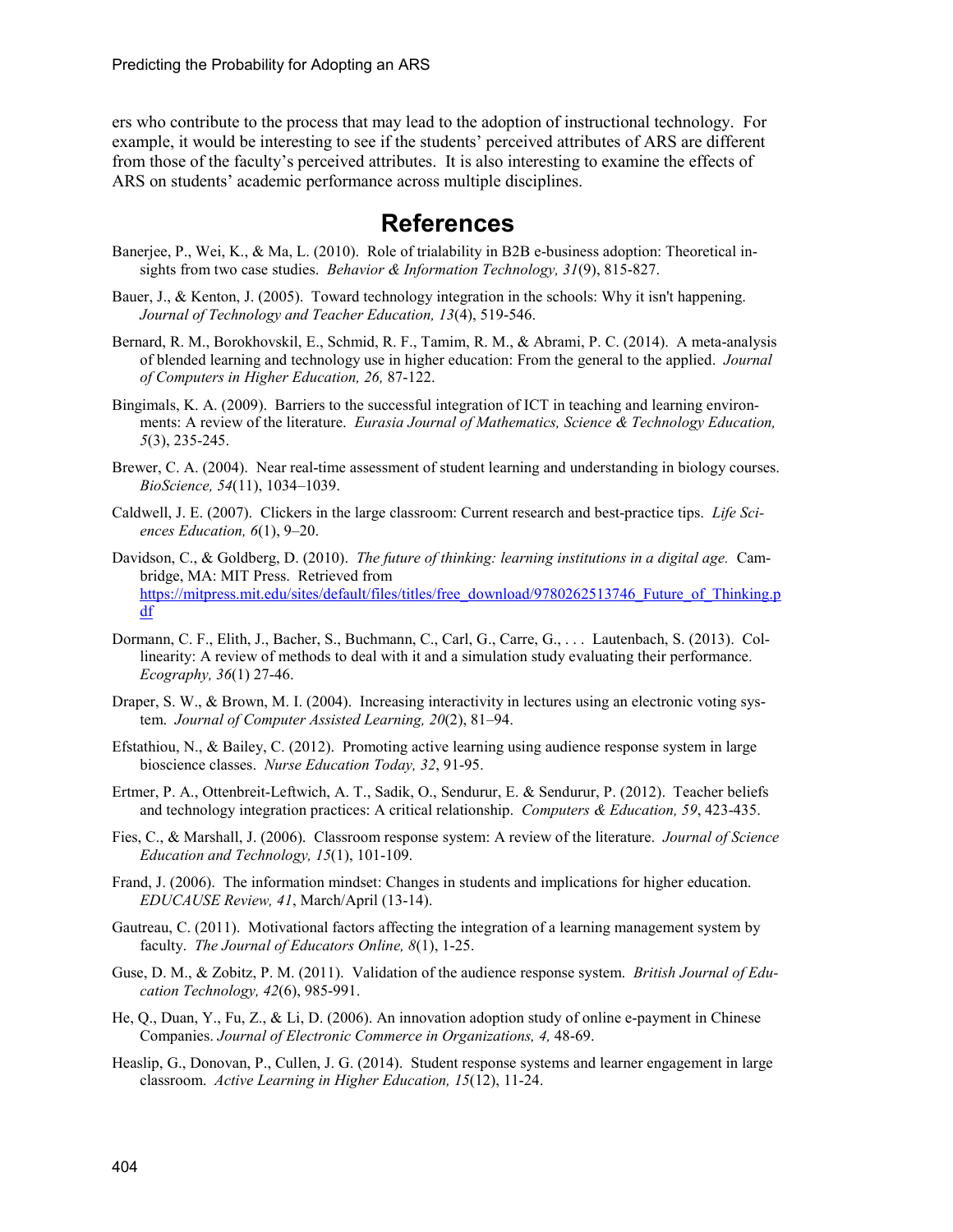- Hixon, E, & Buckenmeyer, J. (2009). Revisiting technology integration in schools: Implications for professional development. *Computers in the Schools, 26*(2), 130-146.
- Huang, Y. P. (2012). Diffusion innovation, perceived usefulness, perceived ease of use, and user acceptance of information technology. In *Proceedings of the 11th international conference on elearning, e-Business, enterprise information systems, and e-government.* Retrieved from [http://world](http://world-comp.org/p2012/EEE3490.pdf)[comp.org/p2012/EEE3490.pdf](http://world-comp.org/p2012/EEE3490.pdf)
- Hsbollah, H. M., & Idris, K. (2009). E-learning adoption: The role of relative advantages, trialability and academic specialization. *Campus-Wide Information Systems, 26*(1), 54-70.
- Katz, M. H. (2011). *Multivariable analysis: A practical guide for clinical and public health researchers*  $(3<sup>rd</sup>$  ed.). New York, NY: Cambridge University Press.
- Kay, R. H, & LeSage, A. (2009). A strategic assessment of audience response systems used in higher education. *Australasian Journal of Education Technology, 25*(2), 235-249.
- Keengwe, J. & Kang, J. J. (2012). Teaching with technology: Faculty adoption of educational technology. In P. Resta (Ed.), *Proceedings of society for information technology & teacher education international conference 2012* (pp. 4835-4839). Chesapeake, VA: AACE.
- Keengwe, J., Onchwari, G., & Wachira, P. (2008). Computer technology integration and student learning: Barriers and promise. *Journal of Science Education & Technology, 17*(6), 560-565.
- Lai, K. W., Khaddage, F. & Knezek, G. (2013). Blending student technology experiences in formal and informal learning. *Journal of Computer Assisted Learning, 29*(5), 414-425.
- Laxman, K. (2011). A study on the adoption of clickers in higher education. *Australasian Journal of Education Technology, 27*(8), 1291-1303.
- Lee, S. J., & Dapremont, J. A. (2012). Engaging nursing students through integration of the audience response system. *Nursing Education Perspectives, 33*, 55-57.
- Levin, T., & Wadmany, R. (2008). Teachers' views on factors affecting effective integration of information technology in the classroom: Developmental scenery. *Journal of Technology and Teacher Education, 16*(2), 233-263.
- Lodico, M. G., Spaulding, D. T., & Voegtle, K. H. (2010). *Methods in educational research: From theory to practice.* San Francisco, CA: Jossey-Bass.
- Long, J. S. (1997). *Regression models for categorical and limited dependent variables.* Thousand Oaks, CA: Sage Publishing.
- Martins, C., Steil, A., & Todesco, J. (2004). Factors influencing the adoption of the internet as a teaching tool at foreign language schools. *Computers and Education, 42*(4), 353-374.
- Martyn, M. (2007). Clickers in the classroom: An active learning approach. *Educause Quarterly, 30*(2), 71-74.
- Moore G. C., & Benbasat, I. (1991). Development of an instrument to measure the perceptions of adopting an information technology innovation. *Information System Research, 2*(3), 192-222.
- Nichols, M. (2008). Institutional perspectives: The challenges of e-learning diffusion. *British Journal of Educational Technology, 39*(4), 598-609.
- Oigara, J., & Keengwe, J. (2013). Students' perceptions of clickers as an instructional tool to promote active learning. *Education and Information Technologies, 18*(1), 15-28.
- Peduzzi, P., Concato, J., Kemper, E., Holford, T. R., & Feinstein, A. R. (1996). A simulation study of the number of events per variable in logistic regression analysis. *Journal of Clinical Epidemiology, 49*(12), 1373-1379.
- Prensky, M. (2001). Digital natives, digital immigrants. *On the Horizon (MCB University Press), 9*(5), 1- 6.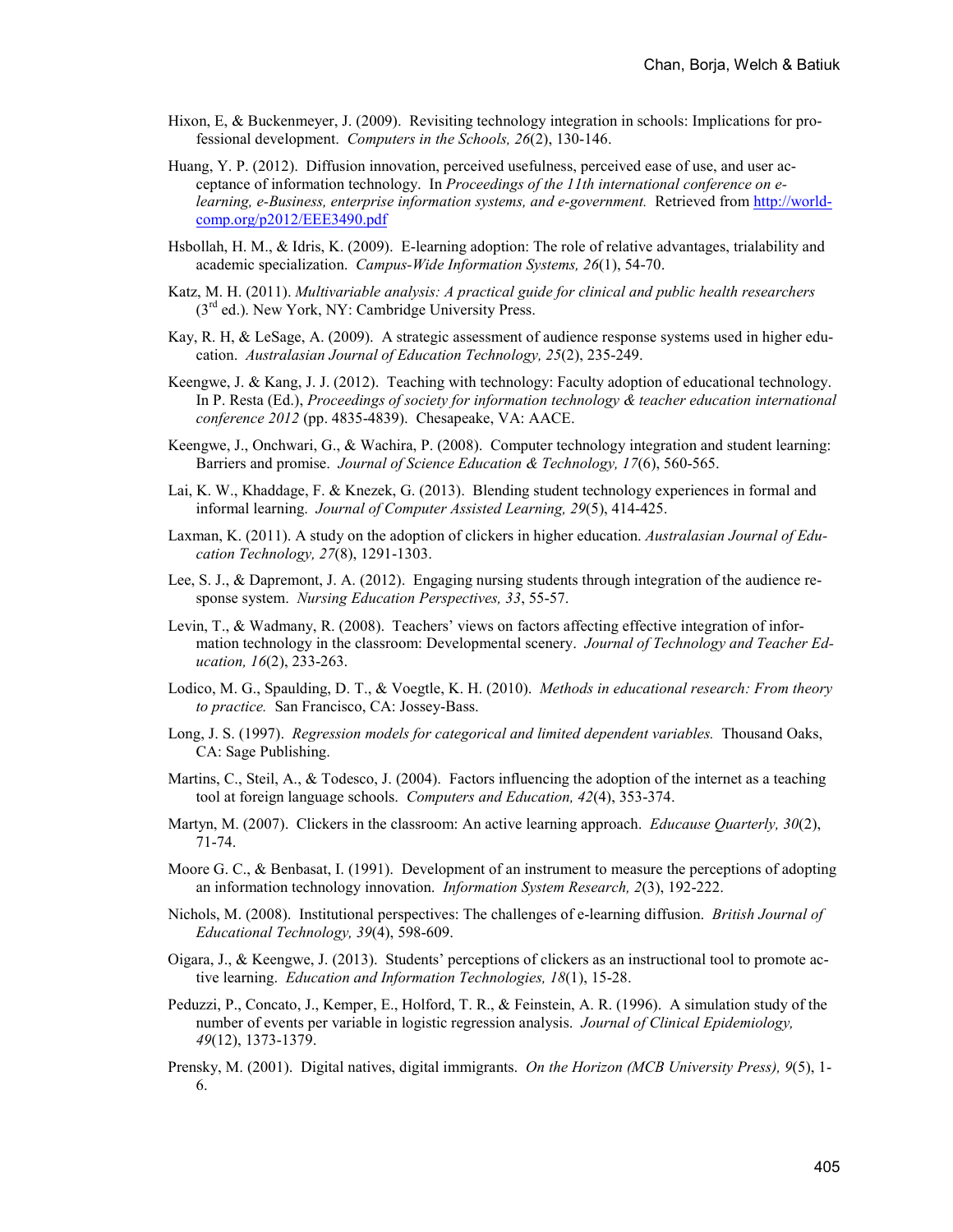- Preszler, R. W., Dawe, A., Shuster, C. B., & Shuster, M. (2007). Assessment of the effects of student response systems on student learning and attitudes over a broad range of biology courses. *CBE-Life Sciences Education, 6*(1), 29–41.
- Project Tomorrow. (2011). *Learning in the 21st century: 2011 trends update.* Irvine, CA: Project Tomorrow.
- Project Tomorrow. (2014). *Trends in digital learning: Students' views on innovative classroom models.*  Irvine, CA: Project Tomorrow.
- Revell, S., & McCurry, M. (2010). Engaging millennial learners: Effectiveness of personal response system technology with nursing students in small and large classrooms. *Journal of Nursing Education, 49*, 272-275.
- Russell, J. S., McWilliams, M., Chasen, L., & Farley, J. (2011). Using clickers for clinical reasoning and problem solving. *Nurse Educator, 36*, 13-15.
- Rogers, E. M. (1995). *Diffusion of innovations* (4th ed.). New York: Free Press.
- Rogers, E. M. (2003). *Diffusion of innovations* (5th ed.). New York: Free Press.
- Simpson, V. & Oliver, M. (2007). Electronic voting systems for lectures then and now: A comparison of research and practice. *Australasian Journal of Educational Technology, 23*(2), 187-208.
- Schneckenberg, D. (2009). Understanding the real barriers to technology-enhanced innovation in higher education. *Educational Research, 51*(4), 411-424.
- Southern Association of Colleges and Schools Commission and Colleges. (2012). *The principles of accreditation: Foundations for quality enhancement* (5th ed.). Retrieved from <http://www.sacscoc.org/pdf/2012PrinciplesOfAcreditation.pdf>
- Stevens, J. P. (1992). *Applied multivariate statistics for the social sciences* (2nd ed.). Hillsdale, NJ: Erlbaum.
- Sultan, F., & Chan, L. (2000). The adoption of new technology: The case of object-oriented computing in software companies. *IEEE Transactions on Engineering Management, 47*(1), 106-126.
- Tamim, R. M., Bernard, R. M., Borokhovski, E, Abrami, P. C., & Schmid, R. F. (2011). What forty years of research says about the impact of technology on learning: A second-order meta-analysis and validation study. *Review of Educational Research, 81*(1), 4-28.
- Van Der Werf, M., & Sabatier, G. (2009). *The college of 2020: Students.* Washington, DC: Chronicle Research Services.
- Vaterlans, J. M., Beckert, T. E., Fauth, E. B., & Teemant, B. (2012). An examination of the influence of clicker technology on college student involvement and recall. *International Journal of Teaching and Learning in Higher Education, 24*(3), 293-300.



## **Biographies**

**Dr. Tan Fung Ivan Chan,** EdD, OTD, OTR/L, is an occupational therapy clinician and full time faculty at Barry University. Dr. Chan has conducted research on the topics of evidence-based practice, dysphagia management, and instructional technology adoption. His specialty areas include geriatrics, neuro-rehabilitation, and adult learning.